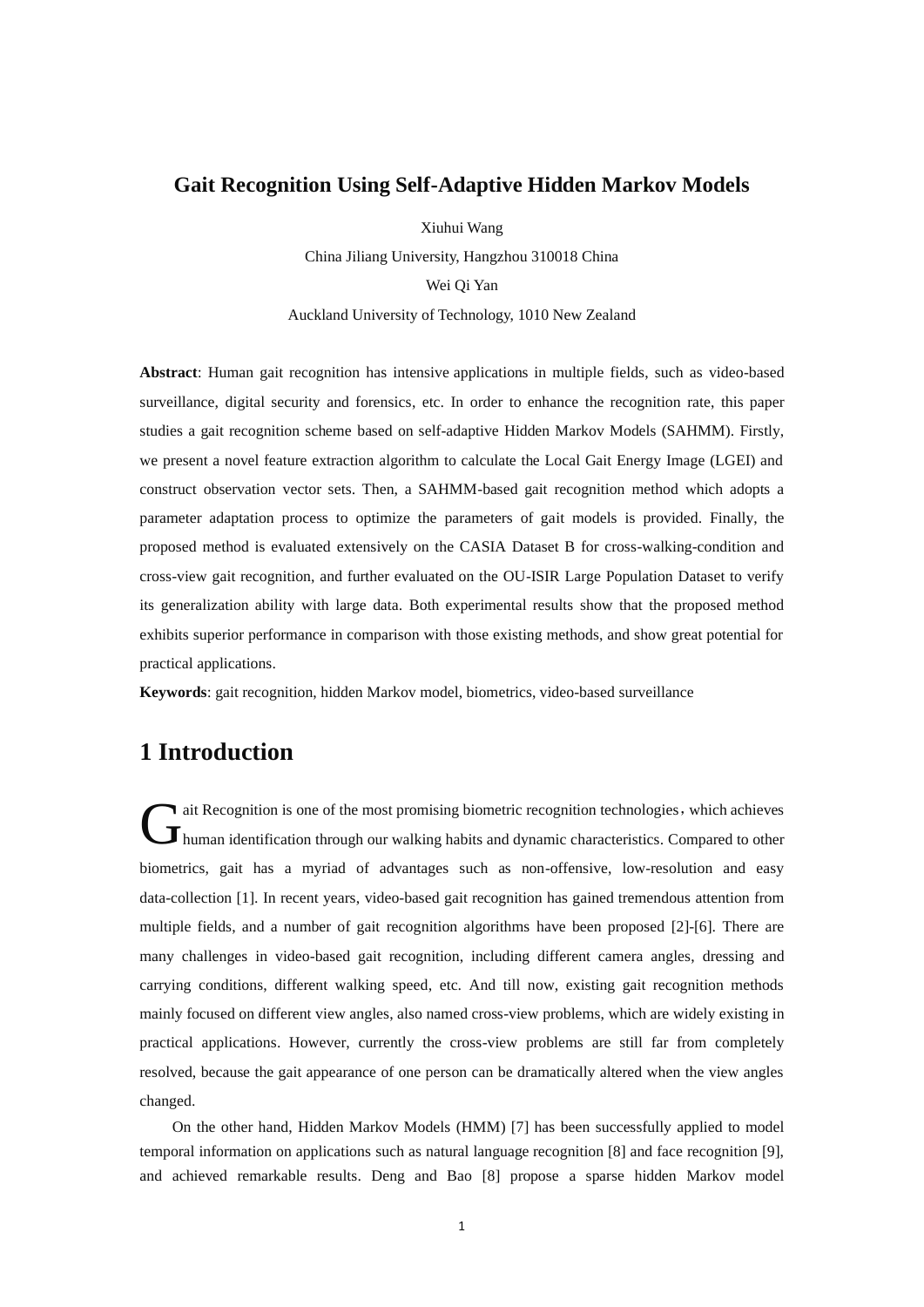(HMM)-based single-channel speech enhancement method that models the speech and noise gains accurately in non- stationary noise environments. In [9], adaptive HMM was used to perform video-based face recognition. Although HMM and its variations have been applied to human behavior understanding, natural language recognition, face recognition and other fields extensively, few of them are dealing with video-based gait recognition.

In this paper, to improve the recognition rate of gait recognition, we propose a novel gait recognition solution based on self-adaptive Hidden Markov Model (SAHMM). To the best our knowledge, this is the first time that this approach is proposed. There are three-fold contributions of the novel method: first, a well-designed feature extraction algorithm is presented based on Local Gait Energy Image (LGEI). Second, a novel gait recognition method based on SAHMM is proposed for classification which takes use of a parameter adaptation process to optimize the parameters of each gait model. Third, we greatly advance the record scores on the CASIA Dataset B and OU-ISIR Large Population Dataset, demonstrating that our method can work well under the condition of gait databases with large capacity.

The remaining sections of this paper are organized as follows. In Section 2, more related works on gait recognition will be introduced. Then, in Section 3, a SAHMM-based gait recognition method will be presented and demonstrated in detail, including gait feature extraction, parameter estimation and adaptation of gait models. Our experiments are carried out based on CASIA gait dataset to evaluate the proposed algorithms in Section 4, the conclusion and future work of this paper will be finally addressed in Section 5.

## **2 Related work**

Most of the existing approaches to video-based gait recognition can be broadly classified into two categories, i.e., those that use GEI-based holistic features [2], [3], [10]-[12] and others that use detailed features[4]-[6], [13]-[15]. Gait Energy Image (GEI) [10] is a spatial-temporal gait feature representation, which is widely used to characterize human walking properties for gait recognition and gait classification. The first kinds of methods are based on the GEI and its varieties, which use the holistic gait information and generally do not need to extract specific gait features or construct 3D models. In [2], by using the GEI as original gait features, the problem of cross-view gait based human identification was investigated via deep convolutional neural networks. Connie et al. [3] combined multi-view matrix representation and a randomized kernel extreme learning machine, and proposed an end-to-end solution for view variation problems under Grassmann manifold treatment. To reduce the deteriorate effect of covariate factors in gait recognition and classification, Guan et al. [11] presented a class ensemble method, which was sensitive to locations of corrupted features and could generalize well to most covariate conditions. More recently, Islam et al. [12] designed a frequency domain gait representation, which was a variety of the GEI, and proposed a wavelet-based feature extraction method.

The second kind of methods use detail gait information, mainly including the structural features and the geometry features from 3D models. Luo et al. [4] utilized a clothes-independent 3D parametric gait model to deal with the variation in speed, inclined plane and clothing faced by gait recognition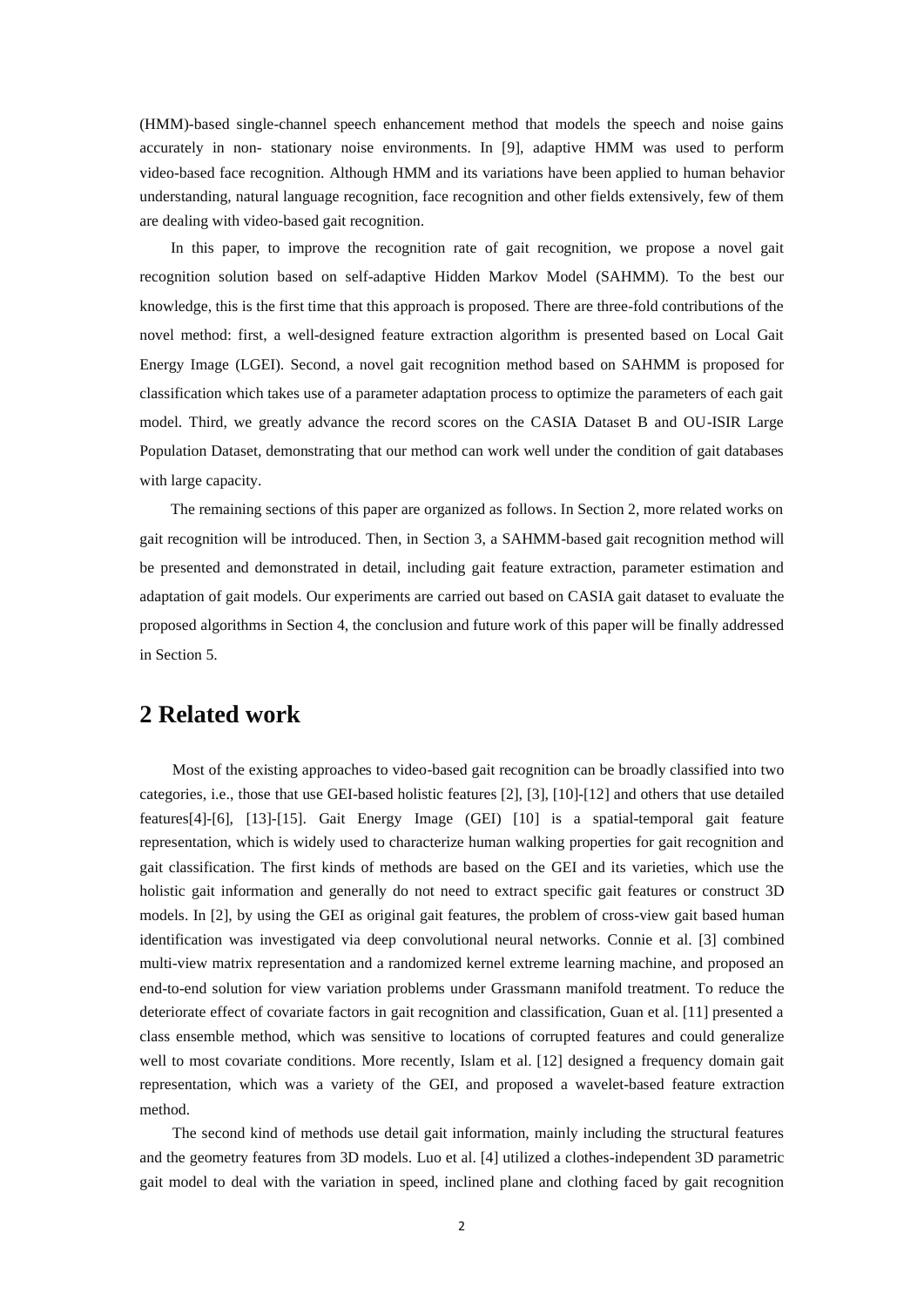process. In [5], a covariate conscious approach for gait recognition was proposed, which addressed the variations in clothing and carrying conditions that could have negative impact on recognition performance. Tang et al. [6] assumed a 3D object shares common view surfaces in significantly different view, and addressed the arbitrary-view gait recognition problem by gait partial similarity matching. They estimated each gait pose via a level set energy cost function from silhouettes, and achieved shape deformation by Laplacian deformation energy function. Huang et al. [13] combined the gait structural profile and the shifted energy image to improve the robustness of gait recognition. In [14], a gait recognition system based on HMMs and dual discriminative observations for sub-dynamics analysis was presented. This method deployed both the gait dynamics information and the model-based features to improve the discriminatory capacity of their system. To deal with the large perspective distortion in gait recognition, Abdulsattar et al. [15] proposed an identification technique by reconstructing 3D models of the walking subjects. This technique used the Generic Fourier Descriptors as gait features, and could handle truncated gait cycles of different length.

# **3 The proposed methodology**

Gait feature extraction and classifier design are the key processes in gait recognition problem. In this paper, a well-designed gait feature, named LGEI, and the related extraction algorithm is presented. Besides, HMM-based gait models are constructed, and a parameter adaptation method is proposed to refine them. The proposed method mainly includes four steps: 1) LGEI feature extraction which extracts gait features from the training set, the adapting set and the test set; 2) HMM gait models training. In this step, HMM gait models are constructed and trained using the training set; 3) parameter adaptation for HMM gait models. HMM gait models are refined by a small amount of gait data in adapting set; 4) SAHMM-based gait classification, which takes use of the HMM gait models with refined parameters to classify the gaits in the test set. The system diagram of gait recognition using the method mentioned above is shown in Fig. 1.



Fig. 1. System diagram of gait recognition using the proposed method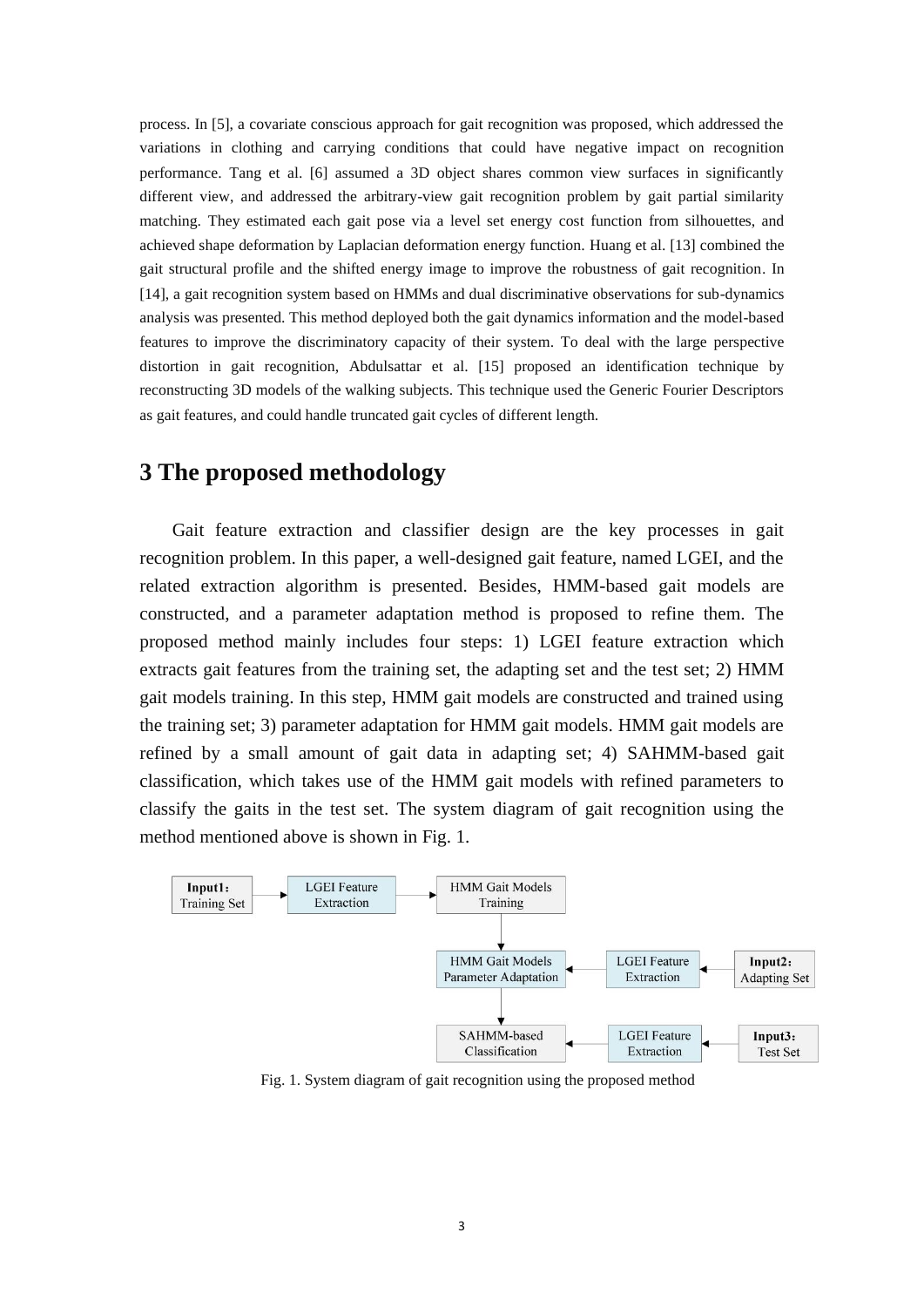### **3.1 Gait Feature Extraction**

Feature extraction is a crucial step in the course of gait recognition. It is usually necessary to detect and segment a moving object from a given video stream or motion pictures before gait feature extraction. At present, the algorithms of moving object detection and segmentation are well developed [16, 17], therefore, the focus of this paper will be on gait feature extraction and gait recognition. Amid gait feature extraction and HMM-based gait models training as well as gait recognition, we take gait contour into consideration directly.

According to characteristics of human legs, the gait of normal walking has three states: in the state of Legs Together( $S_1$ )when the two legs close together, the two legs are in the same plane with a human body, including lifting up left foot to the side of right leg, lifting up the right foot to the side of left leg and normal standing; the state Left Front Right Back $(S_2)$  means that the left foot is on front of the right one; the state S<sub>3</sub>(Left Back Right Front) refers that the right foot is on front of the left one, as shown in Fig 2. Thus, a complete natural gait cycle is defined as  $S_1 \rightarrow S_2 \rightarrow S_1 \rightarrow S_3 \rightarrow S_1$ , alternatively,  $S_1 \rightarrow S_3 \rightarrow S_1 \rightarrow S_2 \rightarrow S_1$  according to our walking habits of individuals. It should be noted that the gait cycle segmentation method is related to the direction of camera pointing in, when the view angle is suitable enough, the segmentation works very well.



Fig.2 A natural gait cycle

After the completion of gait cycle segmentation, we can extract the gait features based on LGEI. As the first gait representation [10], given the binary gait silhouette images  $B_t(x, y)$  at time *t*in a gait cycle, the Gait Energy Image (GEI) is defined as:

$$
G(x, y) = \frac{1}{N} \sum_{t=1}^{N} B_t(x, y)
$$
 (1)

where *N* is the number of video frames in a complete cycle, *t* is the frame index, *x*and *y* arethe coordinates of an image pixel. Figure 3 shows examples of GEI in a complete cycle, where (a) and (b) are from the same person, but with different angles of view; (c) and (d) are from another person with different view angles also.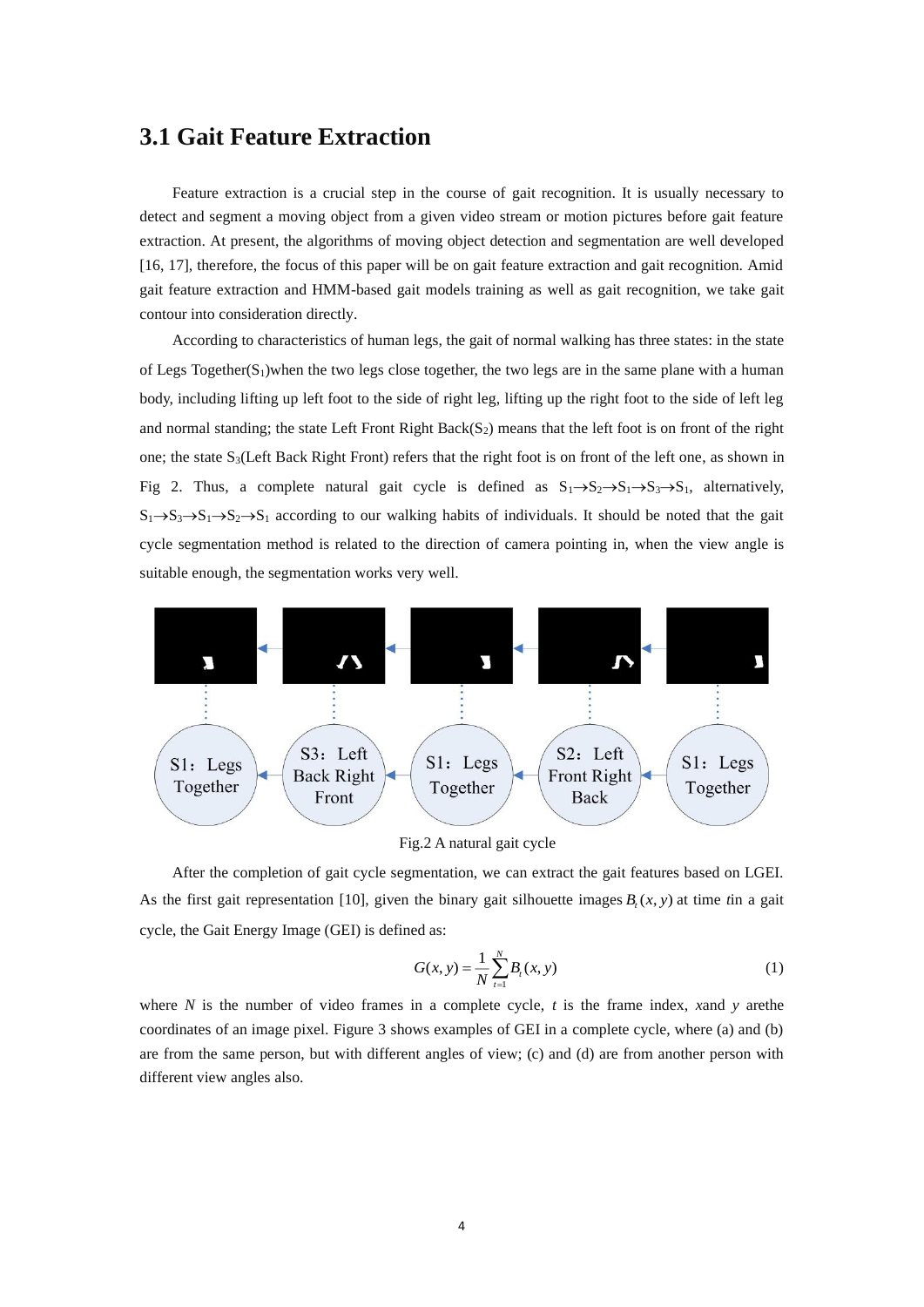

Fig.3 Examples of GEI in a compete cycle

Generally, GEI reflects major shapes of gait silhouettes related to variations over a complete gait cycle. GEI has three basic characteristics [18]: (1) all the silhouette images are the space-normalized energy images of the target individual; (2) GEI is seen as the time-normalized accumulative energy image of the target individual in a complete gait cycle; (3) what pixels with bigger values in GEI means that actions occur more frequently at these points. In this paper, we refine the GEI by splitting each gait cycle into several segments and calculate relevant LGEIs on each segments, as shown in Figure 4. Compared with traditional GEI representation based on a complete gait cycle, LGEI utilizes more important details of gait changes in each gait cycle, and reduces sensitivity to variations in the view angle and other factors. The proposed feature extraction algorithm is given in Algorithm 1 by summarizing the above results.

**Algorithm 1.**LGEI-based gait feature extraction

**Input:**Periodic gait data of the person *X*

**Output:** Feature vector set of the person *X*

**Step 1.***Find the key frames.* Divide each gait cycles in the periodic gait dataset  $P = \{V_i, 1 \le i \le N_C\}$ , and get a sequence of key frames  $I = \{I_i, 1 \le i \le N_F\}$ , where  $N_F \ge 5$ , and the value of  $N_F = 5$  has been adopted in our experiments.

**Step 2.***Calculate LGEI for each key frame*. The calculation of LGEI within the small neighborhood of each key frame is shown as Figure 4. It is easy to see that the use of GEI within a small neighborhood to replace a single key frame can reduce the key information loss caused by simple hard segmentation;



Fig. 4 Diagram of LGEI calculation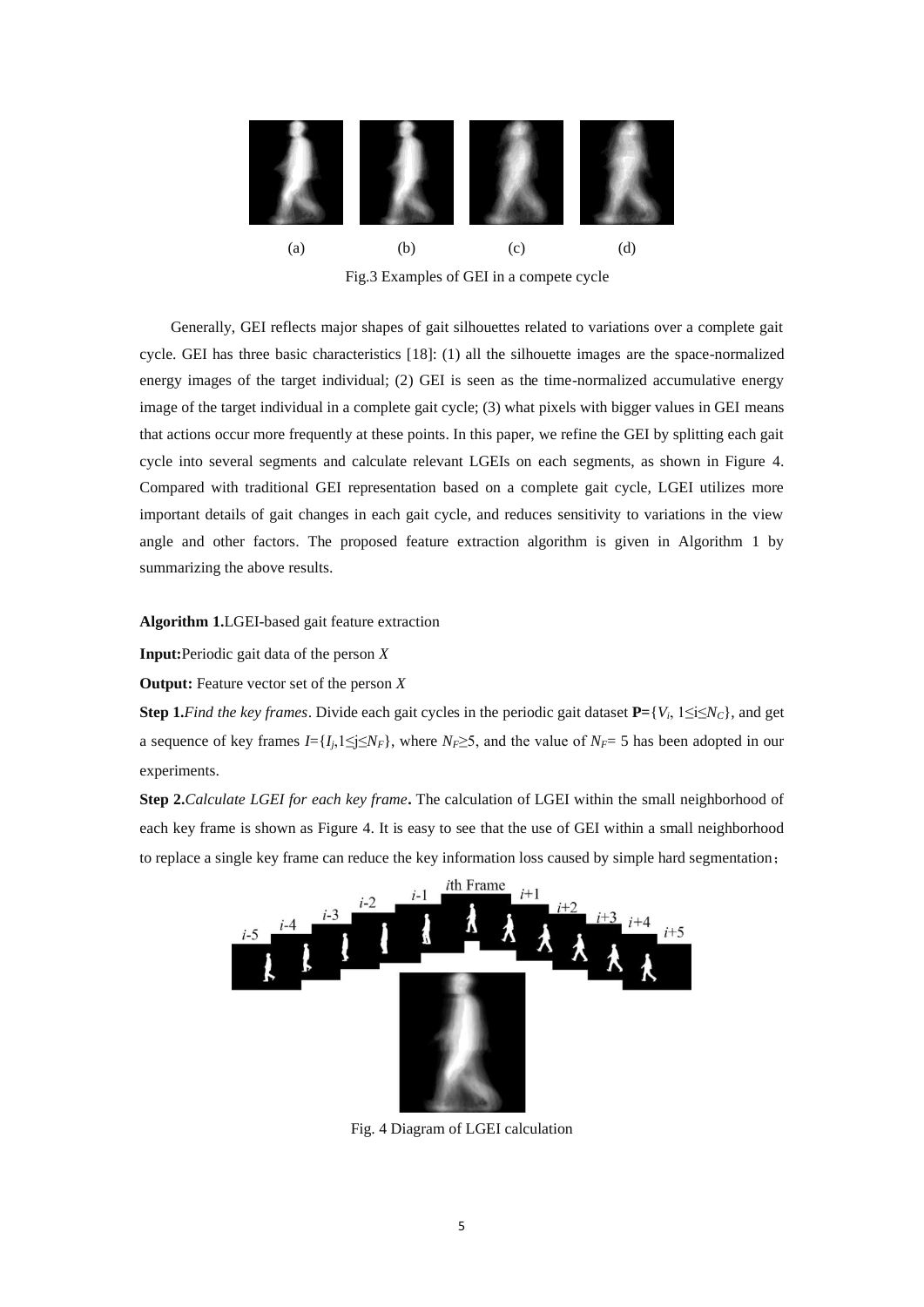**Step 3.** *Construct feature vector set*. If *W* and *H* denote the width and height of each LGEI respectively, then the related original feature vector set **S** is given by,

$$
\mathbf{S} = \begin{bmatrix} \mathbf{s}1, \mathbf{s}2, ..., \mathbf{s}_{w} \end{bmatrix}^{T}
$$
 (2)

where  $\mathbf{s}_k$  ( $k=1, 2, \ldots, W$ ) are H-dimensional feature vectors.

**Step 4.** Reduce dimension of each original feature vector using Principal Component Analysis (PCA) and obtain a new low-dimension observational state set **O**, which is the final feature vector set,

$$
\mathbf{O} = \left\{ o_{i,j,k} \middle| i \in [1, N_F], j \in [1, N_C], k \in [1, N_V] \right\}
$$
 (3)

where  $N_F$  is the number of key frames extracted from each gait cycle,  $N_C$  is the number of total gait cycles segmented from each gait image sequence, *N<sup>V</sup>* is the number of gait image sequences for the tracking person. The feature vector set **O** will be partitioned into a training set and a test set, which will be applied to parameter estimation and gait model test in Section 3.2 and Section 3.3.

# **3.2 HMM Gait Model Training**

Suppose the state set of gait observation of the given person *m* is  $S_m \{ s_k | k \in [1, N_s] \}$ , where  $N_s$  is the number of implicit states, we construct a SAHMM gait model  $\lambda_m(A, B, \pi)$ . A is the state transition matrix which is defined as:

$$
\mathbf{A} = \left\{ a_{ij} = P\left( S_j \middle| S_i \right) \middle| 1 \le i, j \le 5 \right\} \tag{4}
$$

where  $a_{ij}$  is the probability that the implicit state is  $S_i$  at time *t*, the implicit state is  $S_j$  at time*t*+1. **B** is the confusion matrix defined as,

$$
\mathbf{B} = \left\{ b_{ij} = P\left( O_j \left| S_i \right. \right) \middle| 1 \le i \le 5, 1 \le j \le N_F \right\} \tag{5}
$$

Where  $b_{ij}$  is the probability at time *t* the implicit state is  $S_i$  and the observed state is  $O_j$ ;  $N_F$  stands for the number of observable states. Considering a person's walk normally is periodic and the gait cycles are relatively stable, we extract five key gaits as the implicit states of SAHMM model, i.e. *S*1(Two Feet Together), *S*2(Right Foot Through the Left Side), *S*<sup>3</sup> (Left Foot Through the Right Side), *S*4(Left Front Right Back), *S*5(Right Front Left Back) as shown in Figure 5.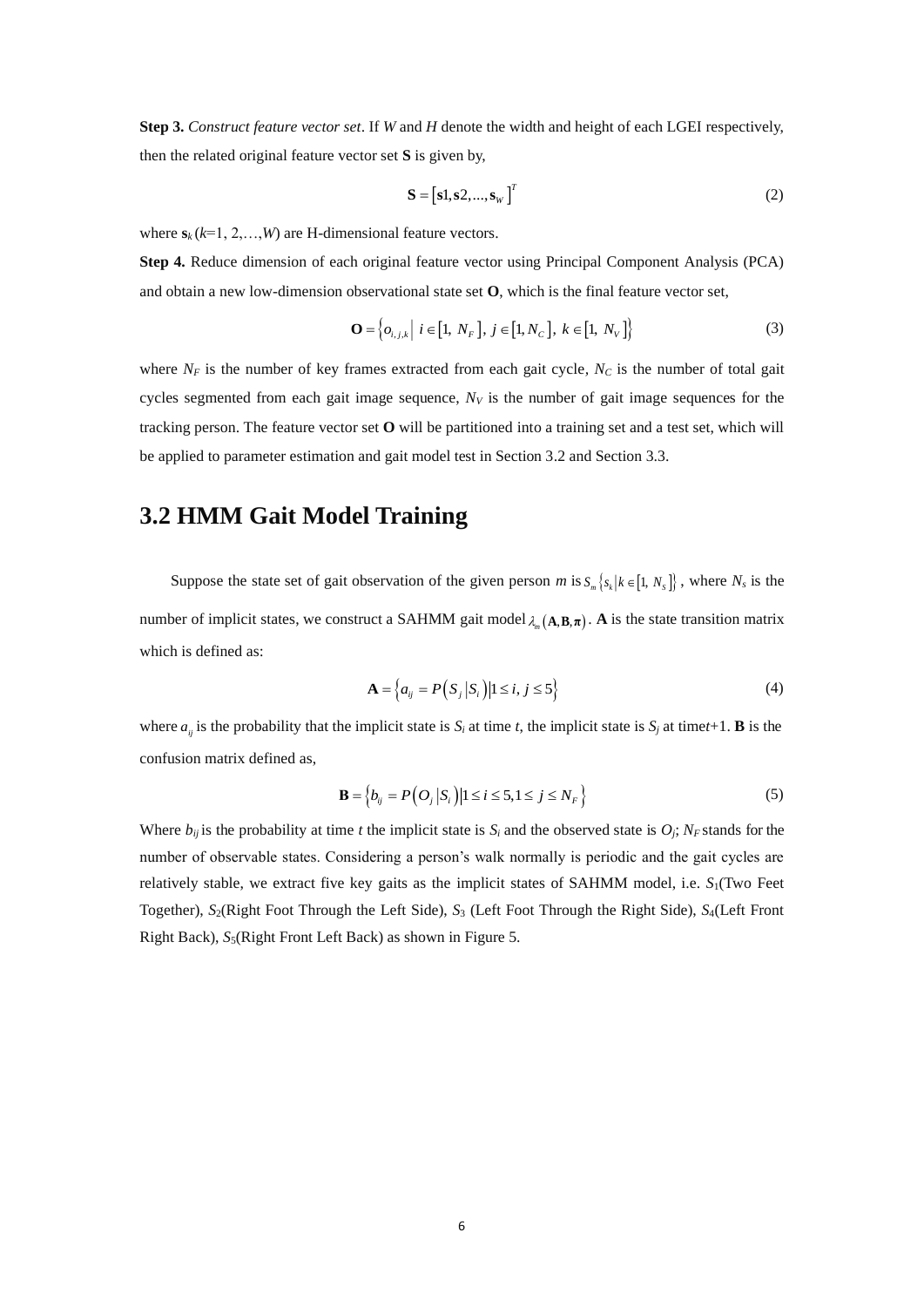

Fig.5 The hidden state transition diagram of the proposed SAHMM

By default, the gait cycle in our experiments starts from the state of two legs standing still, in most cases the gait begins from the state  $S_1$  and seldom from  $S_4$  and  $S_5$ . Thus, the state probability  $\pi$  is initialized as,

$$
\begin{cases}\n\pi_1 = 0.4\\ \n\pi_2 = \pi_3 = 0.3\\ \n\pi_4 = \pi_5 = 0\n\end{cases}
$$
\n(6)

Combined with the actual situation of normal walking, we set the initial values of state transition probability **A** and matrix **B** as,

$$
\mathbf{A} = \begin{bmatrix} 0.0 & 0.0 & 0.0 & 0.5 & 0.5 \\ 0.0 & 0.0 & 0.0 & 0.0 & 1.0 \\ 0.0 & 0.0 & 0.0 & 1.0 & 0.0 \\ 0.0 & 1.0 & 0.0 & 0.0 & 0.0 \\ 0.0 & 0.0 & 1.0 & 0.0 & 0.0 \end{bmatrix}
$$
(7)  
[1.0 0.0 0.0 0.0 0.0 0.0]

$$
\mathbf{B} = \begin{bmatrix} 1.0 & 0.0 & 0.0 & 0.0 & 0.0 \\ 0.0 & 1.0 & 0.0 & 0.0 & 0.0 \\ 0.0 & 0.0 & 1.0 & 0.0 & 0.0 \\ 0.0 & 0.0 & 0.0 & 1.0 & 0.0 \\ 0.0 & 0.0 & 0.0 & 0.0 & 1.0 \end{bmatrix}
$$
 (8)

Taken the gait feature vector set  $V_m$  of given person *m* as training data, the purpose of parameter

estimation for the SAHMM model  $\lambda_m$  is to optimize three parameters **A**, **B** and  $\pi$ . In gait recognition based on image sequences, the state transition matrix **A** and the confusion matrix **B** cannot be obtained directly, hence we use the forward-backward algorithm [19] to obtain the local optimal solution. The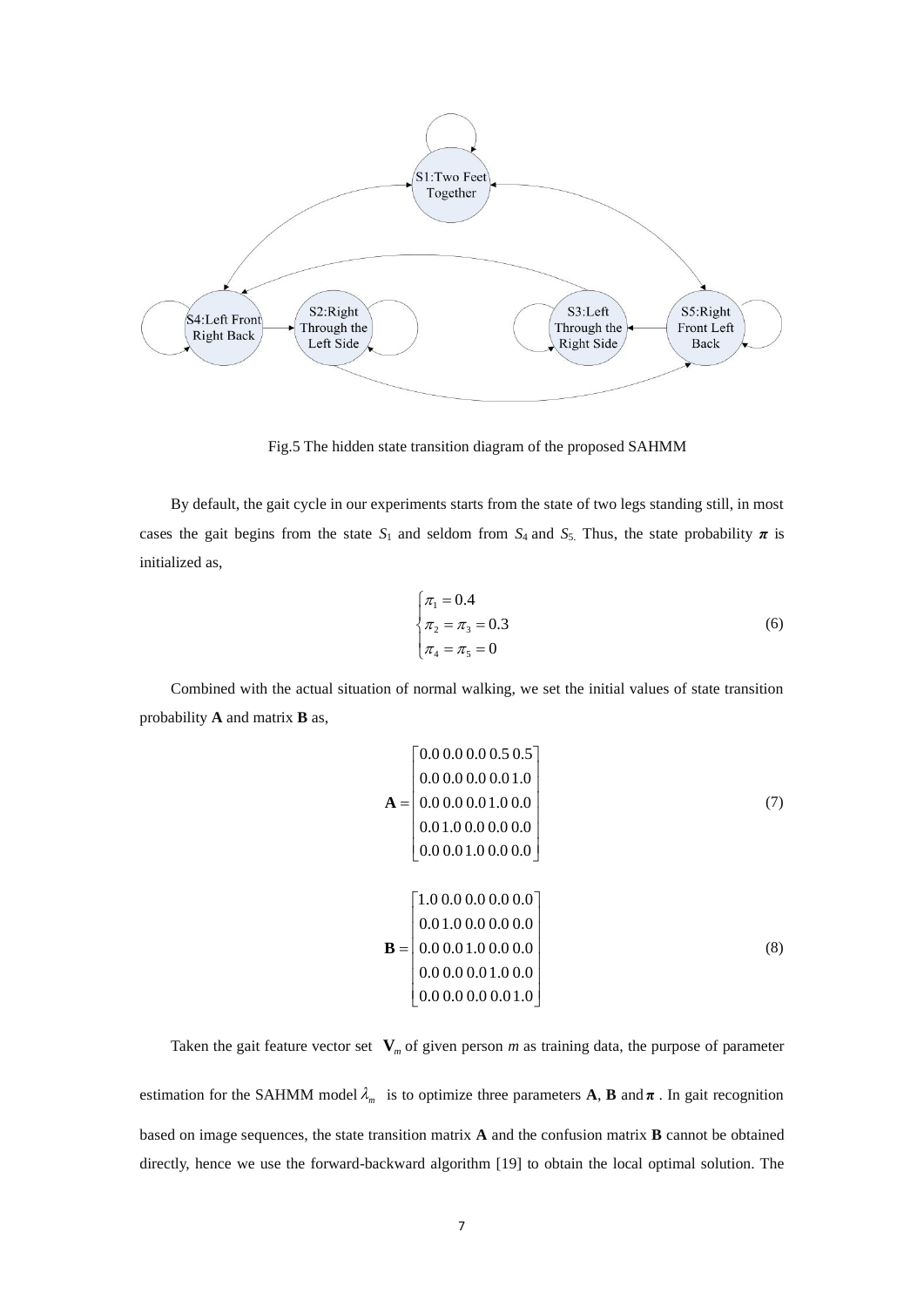forward-backward algorithm firstly initializes the parameters of the SAHMM gait model and takes use of the given training data to evaluate the reliability of the initialization parameters, finally adjusts the initialization parameters by minimizing the errors they cause. Specifically, given gait observation sequences  $V_m$ , the SAHMM model  $\lambda_m$  and its initialization parameters, we get,

$$
\gamma_{t}(i) = P(q_{t} = s_{i} | V_{m}, \lambda_{m})
$$
\n(9)

$$
\xi_t(i,j) = P\big(q_t = s_i, q_{t+1} = s_j \big| V_m, \lambda_m\big) \tag{10}
$$

where  $\gamma_i(i)$  is the local probability of the implicit state  $S_i$  at time  $t$ ,  $\xi_i(i, j)$  is the local probability of the implicit state converting from  $S_i$  at time *t* to  $S_j$  at time *t*+1.Finally, we use the eq. (11)~eq.(13) to iteratively refine the initialization parameters of  $\lambda_m$  and obtain a set of locally optimal parameters for  $(A, \lambda_m)$  $\mathbf{B}, \pi$ ).

$$
\hat{\pi}_i = \gamma_i(i) \tag{11}
$$

$$
\hat{a}_{ij} = \sum_{t=1}^{T-1} \xi_t(i,j) / \sum_{t=1}^{T-1} \gamma(i)
$$
\n(12)

$$
\hat{b}_{ij} = \sum_{t=1}^{T} \gamma_t(i) / \sum_{t=1}^{T} \gamma_t(i)
$$
\n(13)

# **3.3 Parameter Adaptation for Gait Models**

In practical applications of gait recognition, due to external factors that affect the view angle of the camera, clothing and weight bearing, there often is a mismatch between the training data and the practical test data, which will lead to decline gait recognition performance. By parameter adaptation which adopts data from a real environment to adjust the parameters of gait models, it is therefore possible to solve this problem. HMM parameter adaption methods usually are getting well with the maximum a posteriori (MAP) estimation [20], which combines prior knowledge and the knowledge obtained from adaptive data, then perform linear interpolation between initial parameter and adaptive data to obtain final mean vector. The advantage of this method is that it makes use of prior knowledge of the model parameters, thus it has good consistent and incremental features, especially when the adaptive data is large enough. However, the MAP-based methods are sensitive to the amount of adaptation data. When the volume of adaptation data is little, the mean after adaption will depend on the initial one.

In order to overcome the disadvantages of parameter adaption methods using MAP, we propose an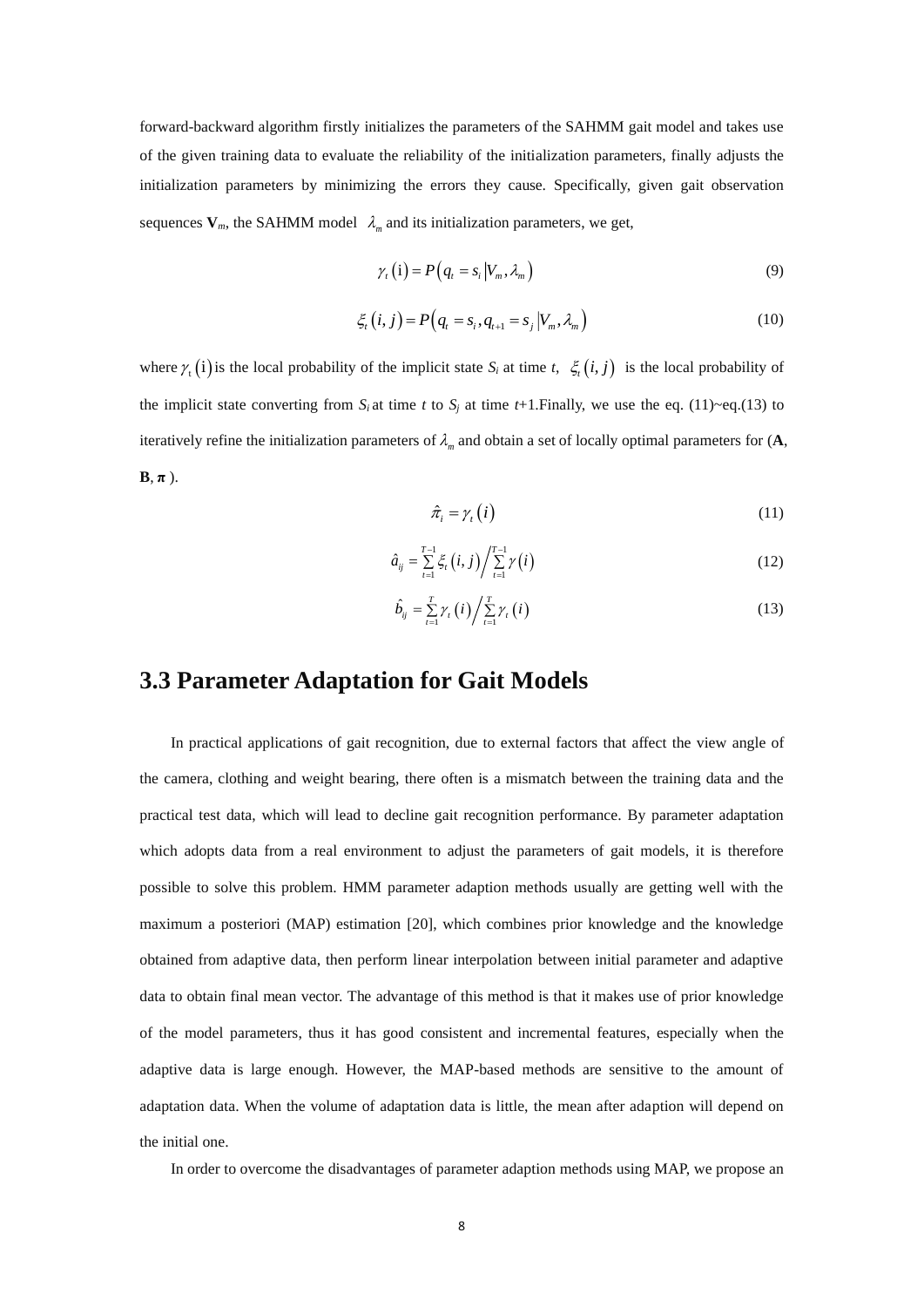incremental adaptive method based on Cox regression analysis. By utilizing the relationship between HMM parameters, the proposed method employs a small amount of adaption data to adjust the gait model parameters effectively. Suppose the output of SAHMM gait models is mixed with Gaussian distribution, and the output distributions before and after the adaptive processing are,

$$
\lambda_m = \left(\mu_{ij}, \Sigma_{ij}\right) \tag{14}
$$

$$
\tilde{\lambda}_m = \left(\tilde{\mu}_{ij}, \tilde{\Sigma}_{ij}\right) \tag{15}
$$

where  $\mu_{ij}$  and  $\tilde{\mu}_{ij}$  are the *j*-th means of Gaussian mixed distribution of the *i*-th state before and after the adaptive processing respectively;  $\sum_{ij}$  and  $\sum_{ij}$  are the covariance matrices before and after the adaptive processing separately.

Given an adaption data set  $V_{Am} = \{v_i | i \in [1, N_A]\}$ , the corresponding Cox regression model is defined as:

$$
\tilde{\mu}_{ij} = \mathbf{K}\mu_{ij} + \mathbf{k}_0 + \delta_{ij} \tag{16}
$$

where  $\delta_{ij}$  is the residual error, **K** and **k**<sub>0</sub> are the regression matrix and translation vector respectively. To solve K and  $\mathbf{k}_0$ , we define the objective function as,

$$
f(\mathbf{K}, \mathbf{k}_0) = \sum_{p \in N} w_p \delta_p^T \cdot \delta_p = \sum_{p \in N} w_p \left( \tilde{\mu}_{ij} - \mathbf{K} \mu_{ij} - \mathbf{k}_0 \right)^T \cdot \left( \tilde{\mu}_{ij} - \mathbf{K} \mu_{ij} - \mathbf{k}_0 \right)
$$
(17)

where N is the nearest neighbor set of  $\lambda_m$  before the adaptive processing;  $w_p$  is the weight factor that is defined as,

$$
w_p = \exp(-d_p^2) \tag{18}
$$

$$
d_p^2 = \sum_{k=1}^K \left(\mu_p^k - \mu_{ij}^k\right)^2 / \beta_{ij}^k
$$
 (19)

where  $\beta_{ij}^k$  is the *k*-th diagonal element of covariance matrix  $\sum_{ij}$ .

From the definition, when the distance is smaller, the corresponding weight factor  $w_p$  will be larger, and thus it has a great impact on the regression model. Meanwhile, if there is no corresponding adaption data for a mean vector, we only need to find the regression class and utilize the corresponding transformation matrix to conduct the adaption transformation. For a small capacity of gait recognition based on SAHMM, one leaf node in its regression tree represents a single component, and each node on the high layer stands for a set of components with similar distance, while the root node contains all the mixture components. When a SAHMM has multiple mixed components, the leaf nodes come along with the basic classes based on the initial clustering, and each of the basic class comprehends to a set of components with similar distance. The experimental results show that the proposed method is effective for gait recognition with only a small amount of adaption data.

## **3.4 SAHMM-Based Gait Classification**

Given a gait observation vector **V** =  $\{v_k | k \in [1, N]\}$ , the observation sequence  $\mathbf{O}_k = o_{k_1} o_{k_2} \dots o_{k_r}$  corresponding to each  $\mathbf{v}_k$ , and theset of all the samples in gait database, a gait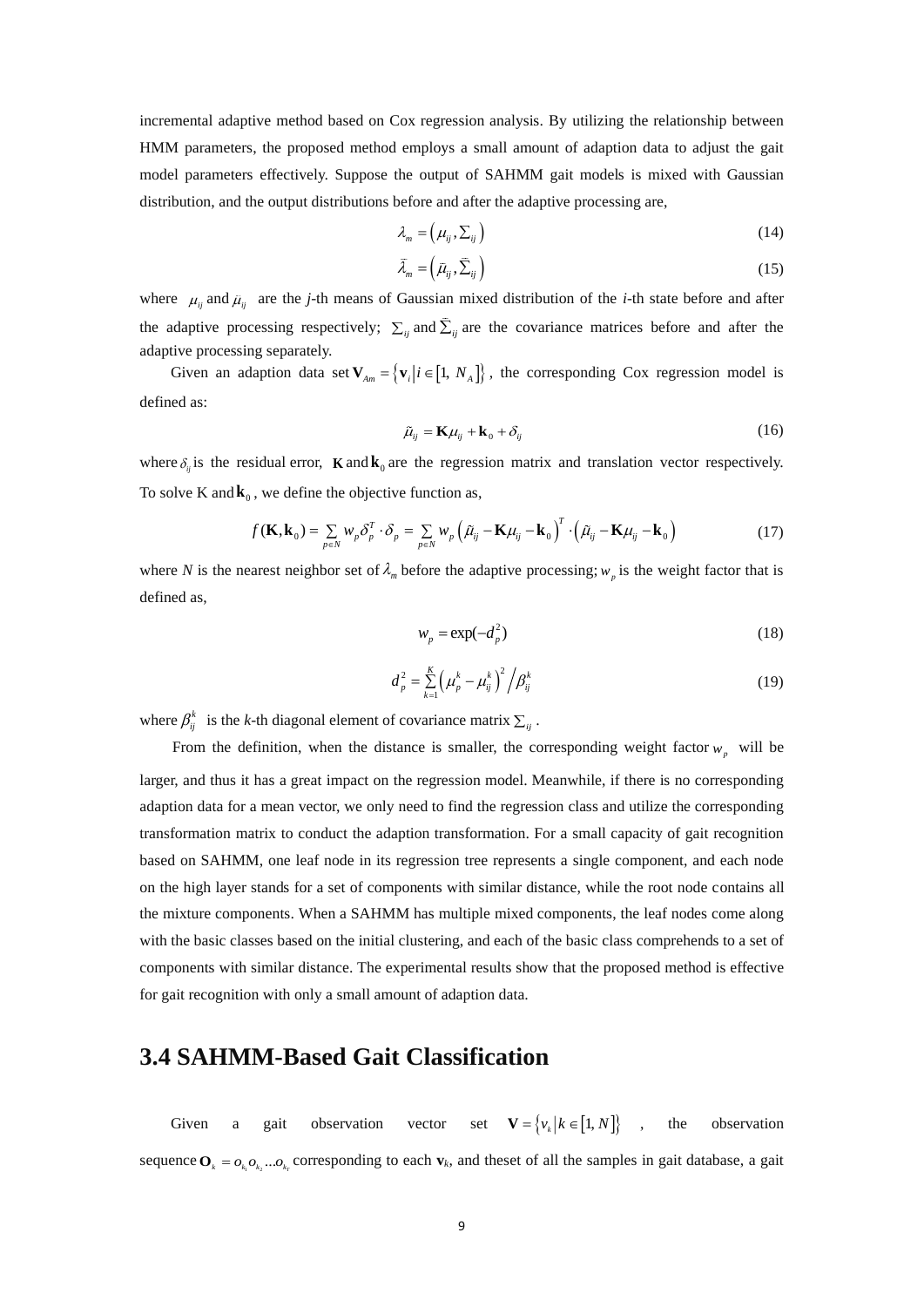recognition problem is converted to a SAHMM evaluation problem. Thus we only need to calculate the average probability,

$$
\overline{P}_m = \frac{1}{N} \sum_{k=1}^N P\big(O_k \mid \lambda_m\big) \tag{20}
$$

where each SAHMM gait model outputs the results  $\{\bar{P}_m\}$  given the observation sequence. We take use of the forward algorithm to calculate the probability that each SAHMM model generates the given gait observation sequence **V**. The complete gait recognition process based on SAHMM is described as Algorithm 2.

**Algorithm 2.** Gait recognition using SAHMM with parameter adaptation

**Input:** Feature vectors from the training set and test set.

**Output:**The model number *n*.

**Step1.** Construct a SAHMM gait model  $\lambda_m(\mathbf{A}, \mathbf{B}, \pi)$  for each person in current gait database, and initialize parameters of all gait models. The initial values of  $\bf{A}$ ,  $\bf{B}$  and  $\bf{\pi}$  are shown in eq. (6)  $\sim$  eq. (8). **Step2.** Use the forward-backward algorithm to obtain local optimal solution for parameters of all gait models. In this step, the feature vectors from the training set are adopted as eq.  $(11) \sim$  eq.  $(13)$ .

**Step3.** Refine the parameters of each gait model by the proposed incremental adaptive method. This step encompasses parameter optimization operations of SAHMM gait models, which are relatively complex and are able to be completed offline only.

**Step4.** Calculate the average probability of all gait models. The local probability  $\gamma_t(j)$  of each hidden state is obtained by recursive computations using eq. (21).The probability of generating an observation vector set **V** by each HMM gait model equals to the sum of all the local probabilities at time  $T$ , as shown in eq.  $(21)$  and eq. $(22)$ .

$$
\gamma_{t}(j) = \begin{cases} \pi(j)b_{jk_{t}} & t = 1\\ \sum_{i}^{5} (\gamma_{t-1}(i)a_{ij})b_{jk_{t-1}} & t \in [2, T] \end{cases}
$$
\n(21)

$$
\overline{P}_m = \frac{1}{N} \sum_{k=1}^N P\big(Q_k \mid \lambda_m\big) = \frac{1}{N} \sum_{k=1}^N \sum_{j=1}^5 \gamma_T\big(j\big) \,. \tag{22}
$$

The operations from this step have moderate computational complexity, and are able to be processed in real-time.

**Step5.** Sort the average probabilities  $\left\{\overline{P}_m\right\}$  by each gait model and get the model  $\lambda_n$  with the maximum average probability.

**Step6.** Output the model number *n*.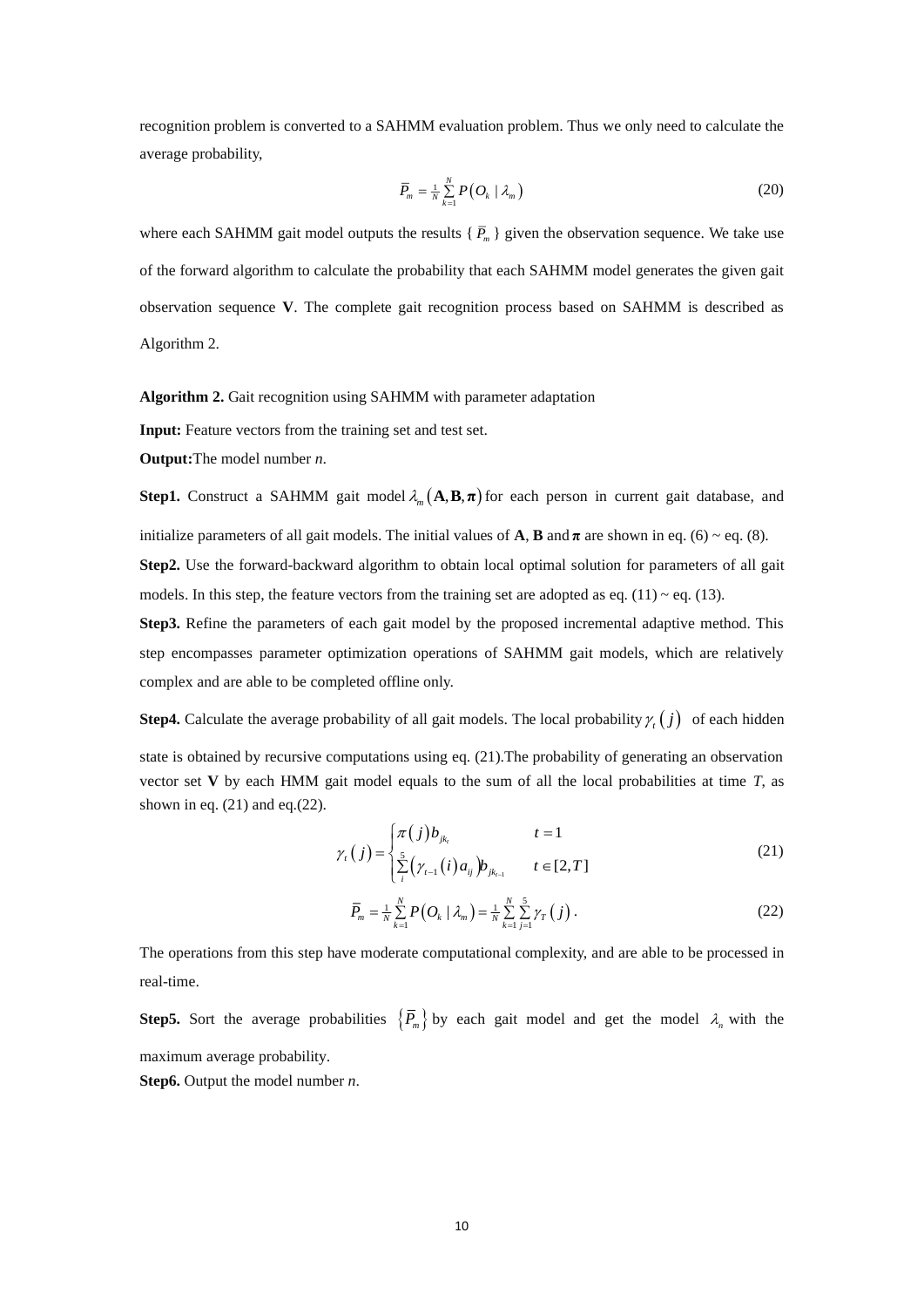# **4 Experimental Results**

Based on the CASIA Dataset B [21], and OU-ISIR Large Population Dataset [22], we designed and implemented three experiments for evaluating gait recognition. Experiment I and Experiment II is to evaluate the cross-view and cross-walking condition gait recognition on CASIA Dataset B which contains gait videos of 124 individuals including 11 views evenly distributed from 0 to 180 degrees under three kinds of walking conditions i.e. normal conditions, wearing coats, and carrying bags; Experiment III is to verify its generalization ability with large data, and takes use of the OU-ISIR Large Population Dataset which contains gait data of 20 individuals, including 12 image sequences, 4 sequences for each of the three directions, i.e. parallel, 45 degrees and 90 degrees to the image plane.



Fig. 6 11 views examples in CASIA Dataset B

Average recognition rate and recognition rate standard deviation are taken into consideration in the evaluation indexes, which reflect the correct recognition rate and stability of related gait recognition methods. These experiments utilize the subsets of CASIA gait database to compare the proposed method with the other three methods. The experimental data were obtained by random sampling and repeated experiments (500 times).

#### **Experiment I. Comparison of recognition rates of proposed methods on CASIA Dataset B**

This experiment only takes use of the gait data under normal conditions in CASIA Dataset B. There are 8 training sets, which consist of all the data with 90 degrees of view and the randomly selected data from the other views with the proportion of 1%, 5%, 10%, 15%, 20%, 25%, and 35% separately. The experimental results are shown in Figure 7, where the horizontal axis is the percentage of the total adaption data, the vertical axis in Figure 7 (a) is the average recognition rate, and the vertical axis in Figure 7 (b)is the standard deviation of recognition rate.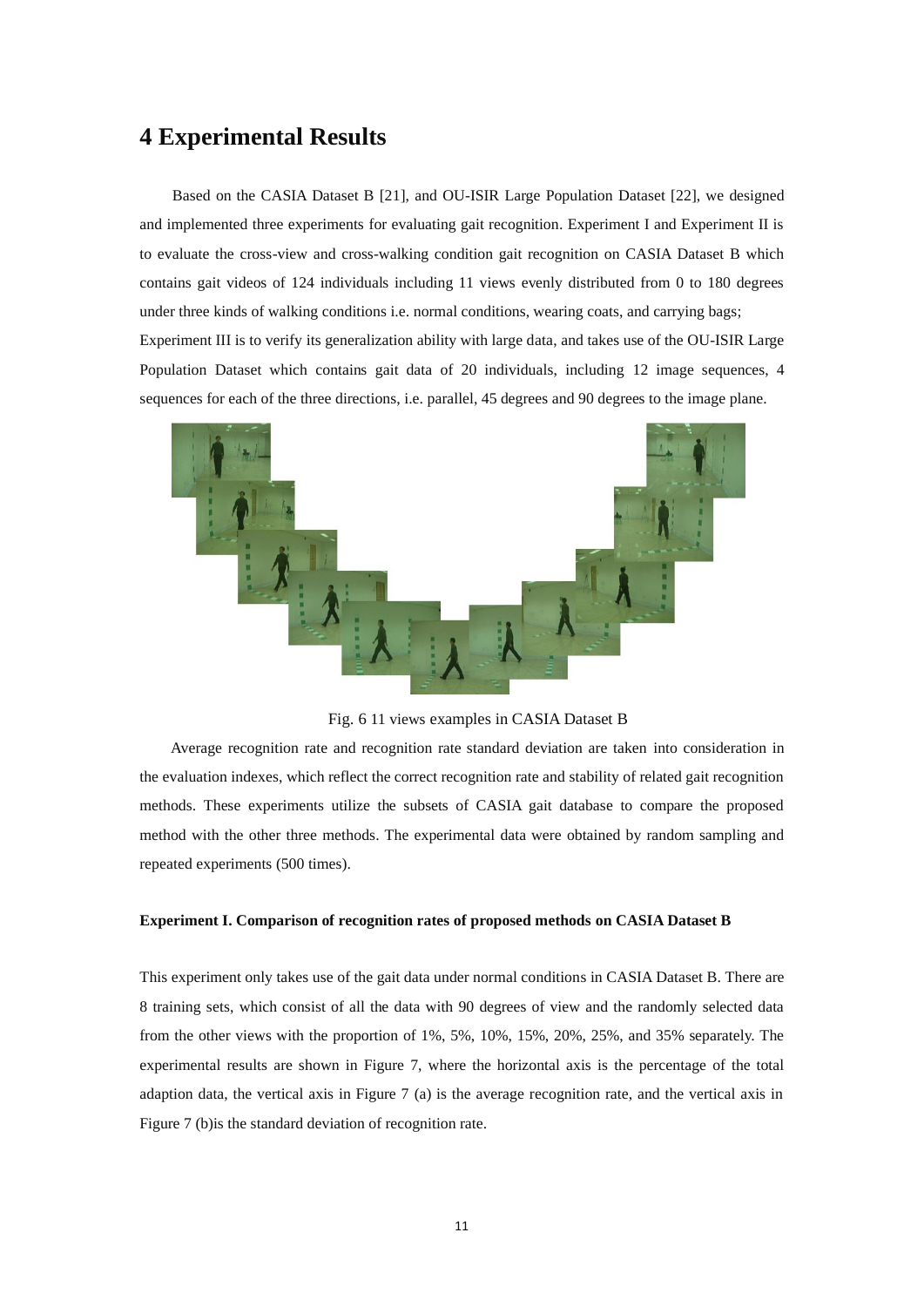

Fig.7 The recognition rate curves of different methods in Experiment I

Figure 7 shows the comparisons of the wavelet-based method [12], the HMM-DDO method [14], the MAP-based adaptive method and the SAHMM-based method. The proposed method in this paper have higher average recognition rate and less standard deviation. This mainly owes to the use of adaptive parameter optimization, which easily leads to the mismatch between the training data and the test data. Furthermore, Figure 7 also shows that with the increase of the proportion of adaption data in the total test data, the average recognition rates of the four methods have all been improved. However, the methods have a wide range of sensitivity to the adaption data, and the standard deviations of recognition rate of the methods are also different. The wavelet-based and HMM-DDO methods have not adaptive process, when the size of adaption data is small, training data with 90 degree plays a decisive role in the process of model parameter estimation and the recognition rate is very low; but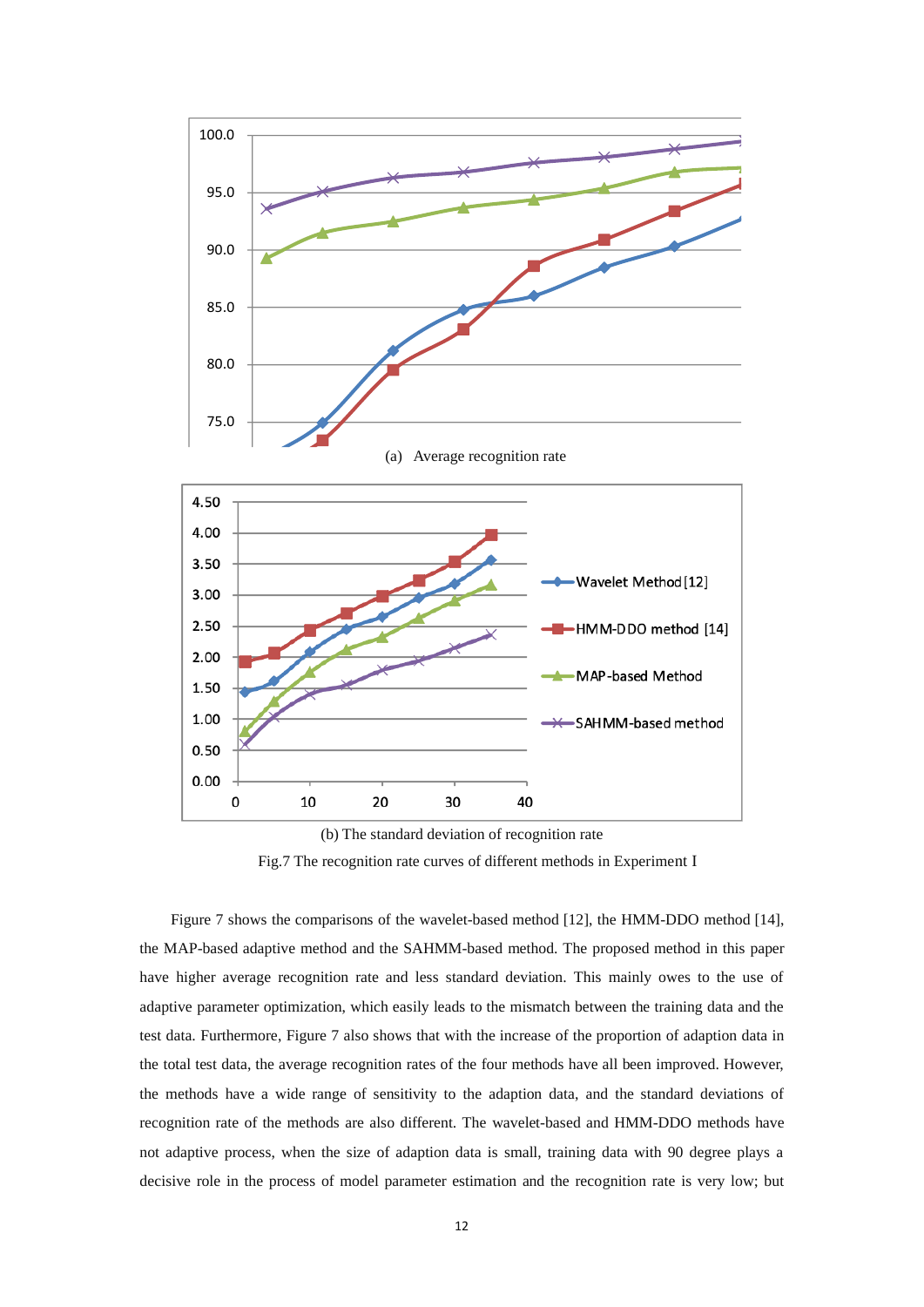when the adaption data is increased to more than 20%, which is very close to the normal amount of training data, the recognition rate will be increased sharply. Regarding the methods after an adaptive parameter optimization process, the recognition rate is already higher in the case of little adaption data, and with the increase of adopted training data, the recognition rate is relatively smooth.

#### **Experiment II. Comparisons of recognition rate of several methods on CASIA Dataset B**

This experiment adopted all the gait data in CASIA Dataset B including the gait data under walking conditions of wearing coats and carrying bags. Similar to Experiment I, we construct 8 types of training set from all gait data with 90-degree view and randomly selected gait data from the other views with the proportion of 1%, 5%, 10%, 15%, 20%, 25%, and 35%. Figure 8 shows the experimental results with the horizontal axis representing the percentage of total adaption data, the vertical axis in Figure 8 (a) representing the average recognition rate as well as the vertical axis in Figure 8 (b) standing for the standard deviation of recognition rate.

In Figure 8 (a), compared to Experiment I, the average recognition rates of the four methods all have a significant decline. This is due to the increase of experimental data which includes complex interference factors such as wearing coats and carrying bags. But on the whole, our algorithm has a higher average recognition rate, especially when the adaption data is less. From Figure 8 (b) we see that with the increase of adaption data, the standard deviations of recognition rate of the four methods have been significantly increased, but the standard deviations with an adaptive parameter optimization process are relatively low. The reason is that the increase of abnormal gait data, such as wearing coats and carrying bags, results in the decrease of recognition rate. On the other hand, the methods with a process of adaptive parameter optimization reduce the imbalance between the training data and the test data, the corresponding standard deviations of recognition rate are relatively small.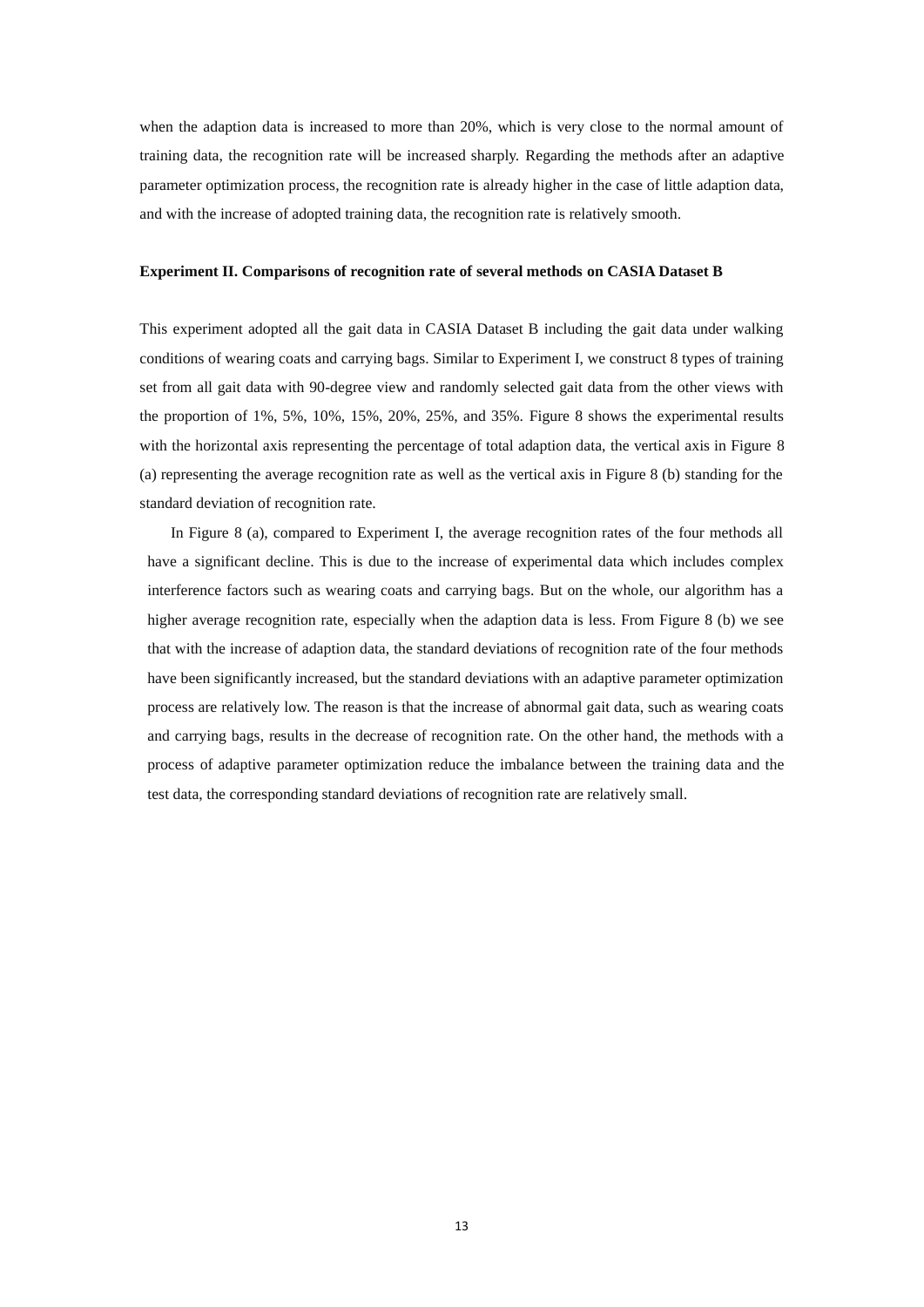

(a) Average recognition rate 8.00 7.00 6.00 Wavelet Method [12] 5.00 HMM-DDO method [14] 4.00 MAP-based Method 3.00 2.00 SAHMM-based method 1.00  $0.00$ 0 10 20 30 40



Fig.8 The recognition rate curves of different methods in Experiment II.

### **Experiment III. Recognition rates comparison of several methods on OU-ISIR Large Population Dataset**

In this experiment, the effectiveness of the proposed method is assessed against the OU-ISIR Large Population Dataset, named OULP-C1V2. This dataset comprises two main subsets, A and B. A is a set of two sequences per subject, and B is a set of one sequences per subject. In addition, each of the main subsets is further divided into 5 subsets based on the observation angles, 55-degree, 65-degree, 75-degree, 85-degree, and including all four angles. The data set consists of over 4,000persons walking on the ground surrounded by the 2 cameras at 30 fps, 640 by 480 pixels.

We utilize 8 different training sets including all data in subset A and select data with other views by 1%, 5%, 10%, 15%, 20%, 25%, and 35% randomly from subset B. The related experimental results are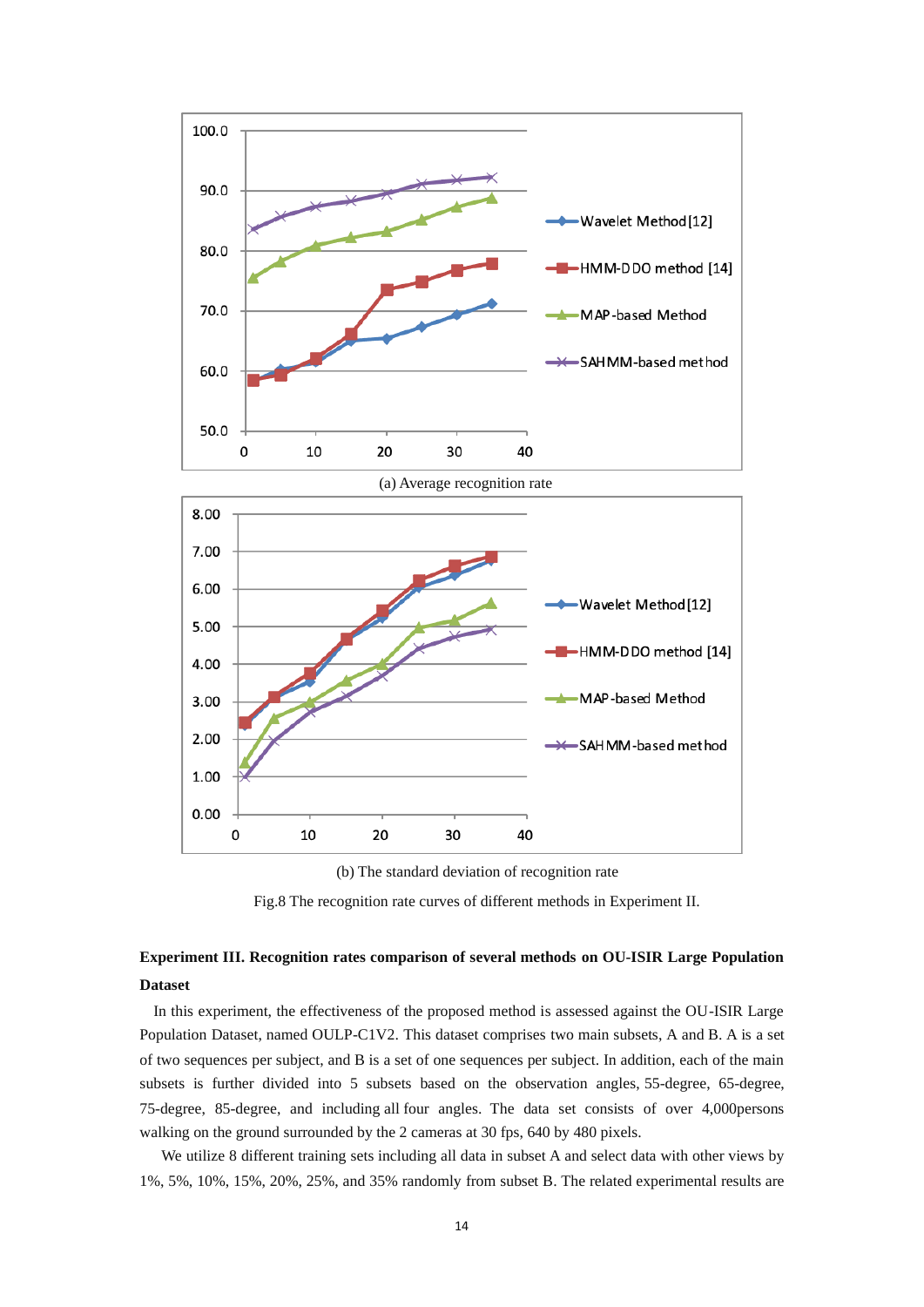



(b) The standard deviation of recognition rate

Fig.9 The recognition rate curves of different methods in Experiment III

Figure 9 (a) shows the MAP-based adaptive method and the proposed method in this paper have obvious advantages in terms of average recognition rate, compared with the wavelet-based and HMM-DDO methods. The reason is that the process of adaptive parameter optimization partially solves the mismatch problem between the training data and the actual test data. Shown as Figure 9 (b), multiple adaptive methods have different sensitivity to the proportion of adaption data in the test data set, so the stability of the recognition rate is various in large repeated experiments. On the whole, the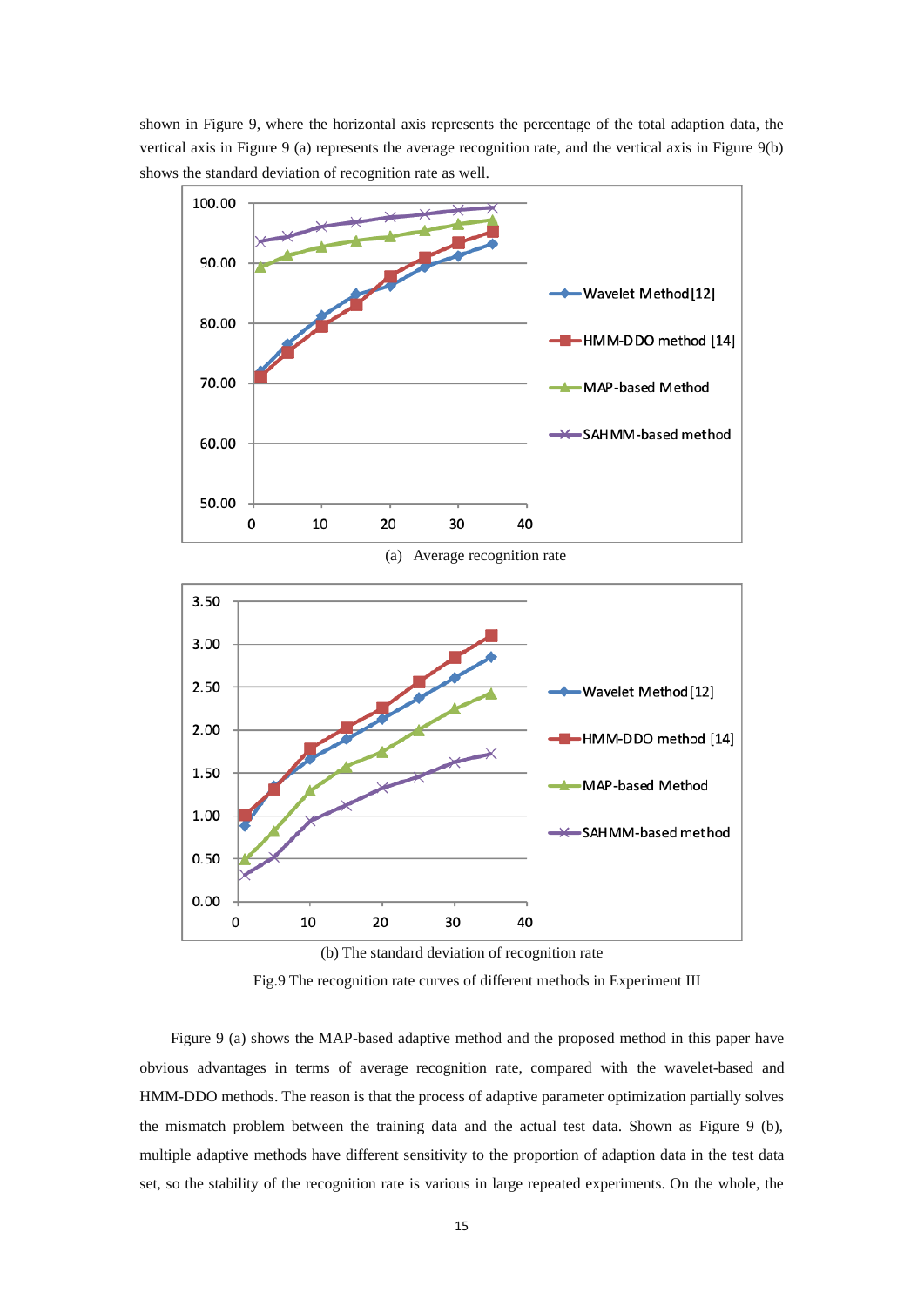recognition rate of methods with an adaptive parameter optimization process is much stable, thus the corresponding standard deviation is rather small.

The experimental results demonstrate the effectiveness of the proposed algorithm. This is mainly due to the well-designed feature extraction algorithm, and partially benefits from the parameter adaptation optimization process in the proposed SAHMM-based gait recognition algorithm.

## **5 Conclusion and Future Work**

In this paper, a well-designed feature representation and the related feature extraction algorithm are presented. Then a novel gait recognition method based on SAHMM is proposed, we construct the observed state set from each gait cycle and train the SAHMM gait models. In addition, in order to improve the gait recognition rate, we design and implement an adaptive algorithm to automatically adjust the parameters of SAHMM.

To the best of our knowledge, this is the first time we work for gait recognition using SAHMM algorithms, our contributions are that we, (1)present a well-designed feature extraction algorithm based on a new gait feature, named LGEI, which utilizes important details of gait changes in each gait cycle, and release sensitivity to variations in view angle; (2) propose a novel gait recognition method based on SAHMM for gait classification which takes use of a parameter adaptation process to optimize the parameters of each gait model; (3) greatly advance the record scores on the CASIA Dataset B and OU-ISIR Large Population Dataset, demonstrating that our method can work well under the condition of gait databases with large capacity. The limitation of the proposed algorithms is that, in each gait image sequence, changes of human moving direction according to the camera should not be too intensive. The problems such as how to reduce or weaken the artificially restricted conditions, how to improve our gait recognition algorithms to match the practical needs are our future work [23, 24].

#### **Acknowledgment**

This work is supported by the NSF of China (No.61303146, 61602431).

#### **References**

[1] Sudeep Sarkar, P. Jonathon Phillips, Zongyi Liu, et al. "The HumanID Gait Challenge Problem: Data Sets, Performance, and Analysis". IEEE Transactions on Pattern Analysis and Machine Intelligence, 2005, 27(2): 162-77

[2] Zifeng Wu, Yongzhen Huang, Liang Wang, Xiaogang Wang, Tieniu Tan. "A Comprehensive Study on Cross-View Gait Based Human Identification with Deep CNNs," IEEE Transactions on Pattern Analysis and Machine Intelligence, 2016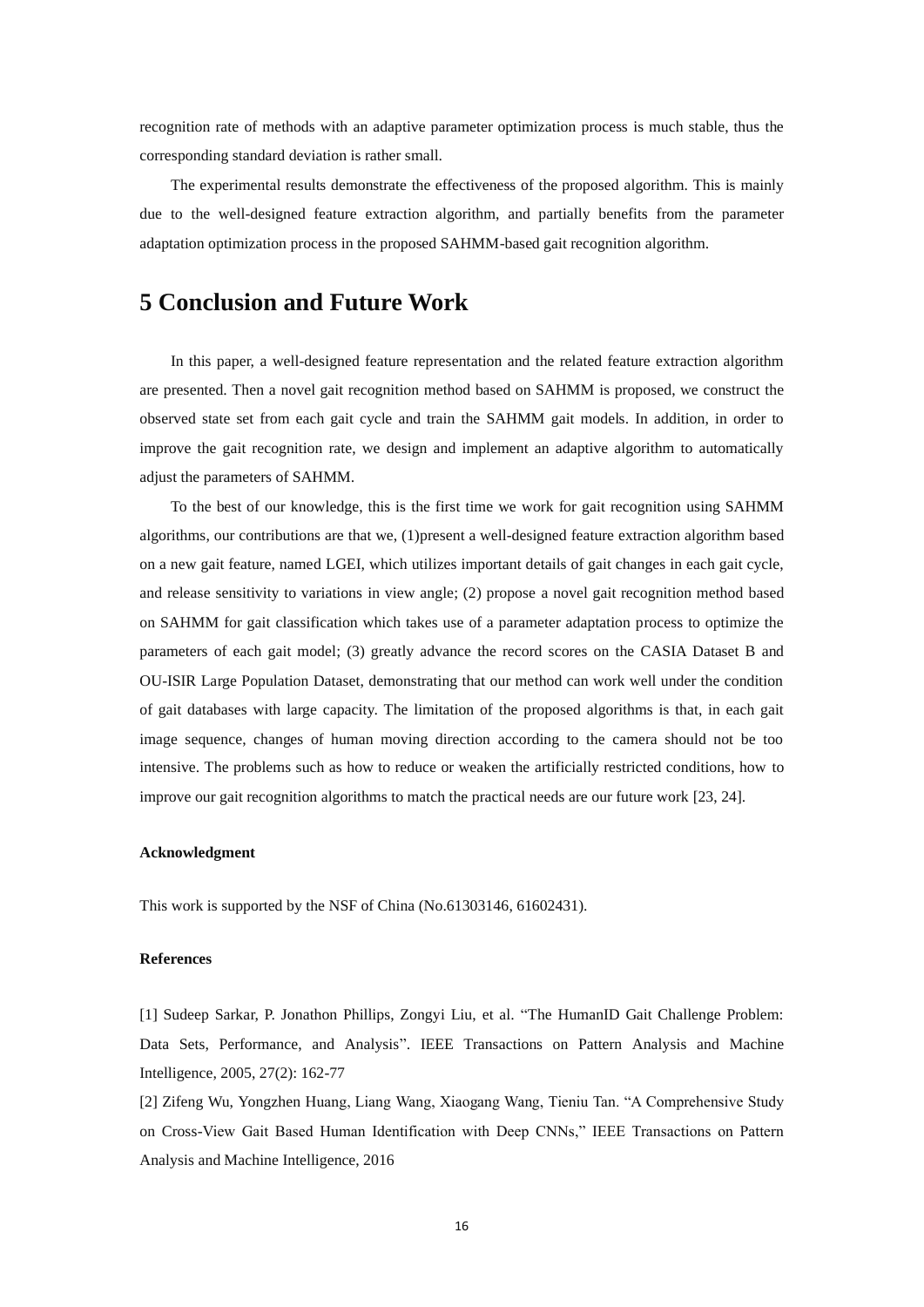[3] Tee Connie, Michael Kah Ong Goh, Andrew Beng Jin Teoh. "A Grassmannian Approach to Address View Change Problem in Gait Recognition," IEEE Transactions on Cybernetics, 2016

[4] Jian Luo, Jin Tang,Tardi Tjahjadi et al."Robust arbitrary view gait recognition based on parametric 3D human body reconstruction and virtual posture synthesis, " Pattern Recognition,60(2016): 361-377

[5] Himanshu Aggarwal,Dinesh K. Vishwakarma."Covariate conscious approach for Gait recognition based upon Zernike moment invariants," IEEE Transactions on Cognitive and Developmental Systems, 2017

[6] Jin Tang, Jian Luo, Tardi Tjahjadi."Robust Arbitrary-View Gait Recognition Based on 3D Partial Similarity Matching," IEEE TRANSACTIONS ON IMAGE PROCESSING,2017,26(1):7-23

[7] Chung Pau-Choo, Liu Chin-De. A daily behavior enabled hidden Markov model for human behavior understanding. PATTERN RECOGNITION, 2008,41(5):1572-1580

[8] Deng Feng, Bao Changchun; Kleijn, W. Bastiaan. Sparse Hidden Markov Models for Speech Enhancement in Non-Stationary Noise Environments. IEEE- ACM TRANSACTIONS ON AUDIO SPEECH AND LANGUAGE PROCESSING, 2015, 23(11):1973-1987

[9] Xiaoming Liu, Tsuhan Chen. Video-based Face Recognition Using Adaptive Hidden Markov Models. In proceedings of IEEE Computer Society Conference on Computer Vision and Pattern Recognition. Wisconsin, USA, 2013: 207-212

[10] Ju Han,Bir Bhanu."Individual Recognition Using Gait Energy Image," IEEE TRANSACTIONS ON PATTERN ANALYSIS AND MACHINE INTELLIGENCE, 2006, 28(2):316-323

[11] Yu Guan, Chang-Tsun Li, Fabio Roli. "On Reducing the Effect of Covariate Factors in Gait Recognition: A Classifier Ensemble Method," IEEE Transactions on Pattern Analysis and Machine Intelligence, 2015, 37(7): 1521-1529

[12] Md. Shariful Islam, Md. Rabiul Islam, Md. Altab Hossain, Alexander Ferworn, Md. Khademul Islam Molla. "Subband entropy-based features for clothing invariant human gait recognition," Advanced Robotics, 2017

[13] Xiaxi Huang, Nikolaos V. Boulgouris. "Gait Recognition with Shifted Energy Image and Structural Feature Extraction," IEEE Transactions on Image Processing, 2012, 21(4): 2256-2268

[14] Nikolaos V. Boulgouris, Xiaxi Huang. "Gait Recognition Using HMMs and Dual Discriminative Observations for Sub-Dynamics Analysis," IEEE Transactions on Image Processing, 2013, 22(9): 3636-3647

[15] Fatimah Abdulsattar, John Carter. "Performance Analysis of Gait Recognition with Large Perspective Distortion," IEEE International Conference on Identity, Security and Behavior Analysis, 2016

[16] JunseokKwon,Kyoung Mu Lee.Adaptive Visual Tracking with Minimum Uncertainty Gap Estimation. IEEE Transactions on Pattern Analysis and Machine Intelligence, 2017, 39(1):18-31 [17] Dong Wang, Huchuan Lu, Ming-Hsuan Yang. Robust Visual Tracking via Least Soft-Threshold Squares. IEEE Transactions on Circuits and Systems for Video Technology,2016,26(9):1709-1721